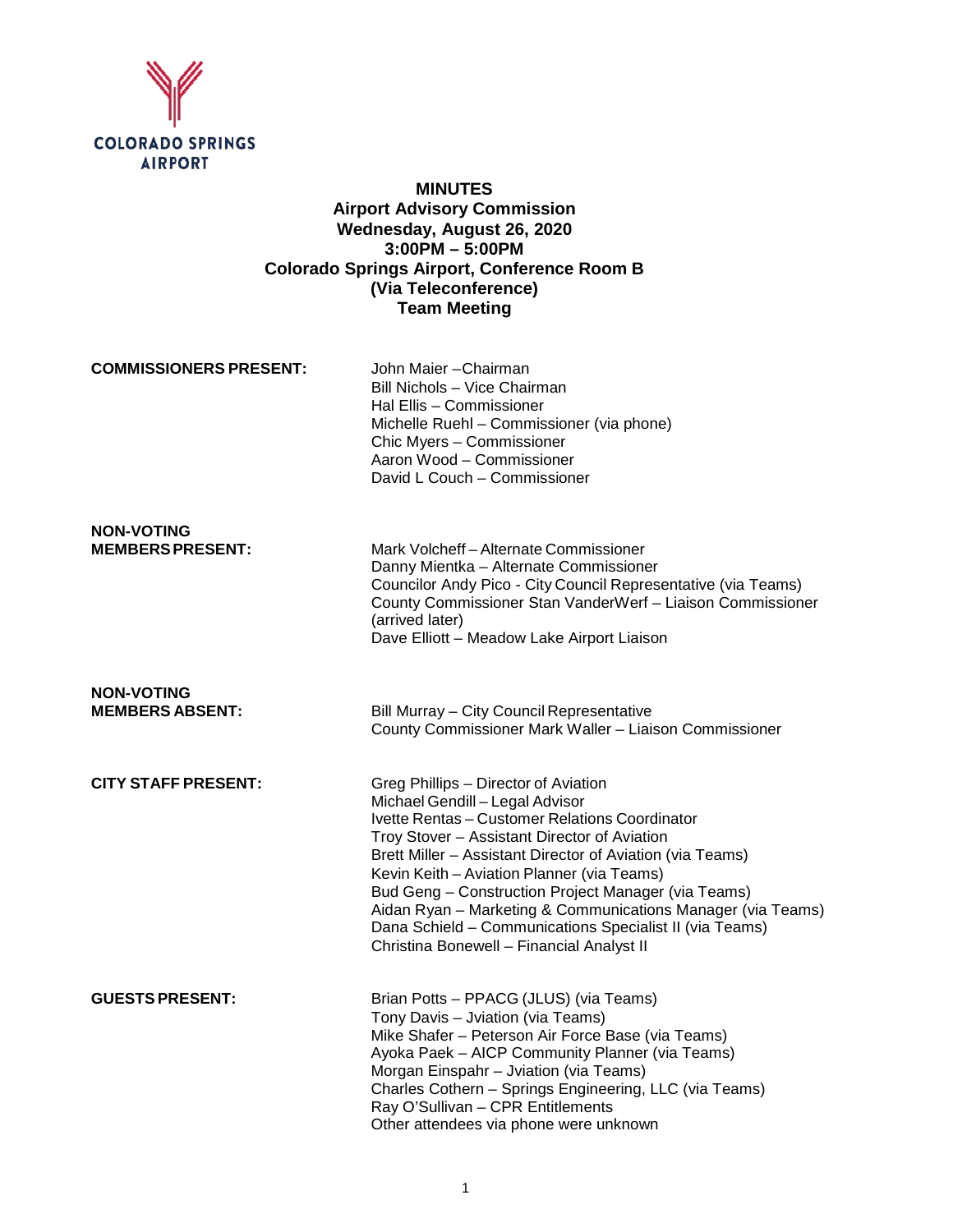## **I. MEETING CALLED TO ORDER at 3:02PM AUGUST 26, 2020 by CHAIRMAN MAIER**

## **II. APPROVAL OF THE JULY22, 2020 MEETINGMINUTES**

Commissioner Couch made a motion to approve the July 22, 2020 meeting minutes. Commissioner Myers seconded.

Discussion: None

#### VOTE: **APPROVED** (**Unanimous**).

#### **III. COMMUNICATIONS**

• None

#### **IV. PUBLICCOMMENT**

• None

#### **V. NEW BUSINESS AND REPORTITEMS**

#### **A. Land Use Review –** Kevin Keith

Kevin Keith presented thirteen (13) Land Use Items.

Vice Chairman Nichols made a motion to recommend approval of Land Use Items #1, #2, #3, #4, #5, #6, #7, #8, #9, #10, #11, #12, and #13 as recommended by airport staff. Commissioner Couch seconded.

Discussion: None

#### VOTE: **APPROVED (Unanimous).**

Land Use Item #14: Briefed

Kevin Keith gave a detailed briefing on Land Use Item #14, approval of the Waterview Sketch Plan amendment located northeast of Powers Boulevard and Bradley Road. Kevin Keith presented the Commission with a detailed description of the previous/new parcel and airport noise subzone.

Chairman Maier proposed the Commission and Legal Counsel go into Executive Session to discuss and attain clear clarification of restrictions when recommending Land Use Items. Following a brief discussion, the Commission agrees to continue discussions in Open Session. Additional information forthcoming.

Charles Cothern, Springs Engineering and Waterview Development gave a brief introduction and shared his role in development within the community and attaining approval of the Waterview Sketch Plan amendment.

Ray O'Sullivan, CPR Entitlements shared positive feedback from builders and the community regarding future developmental growth within the community.

Vice Chairman Nichols made a motion to recommend approval of Land Use Item #14. Commissioner Wood Seconded.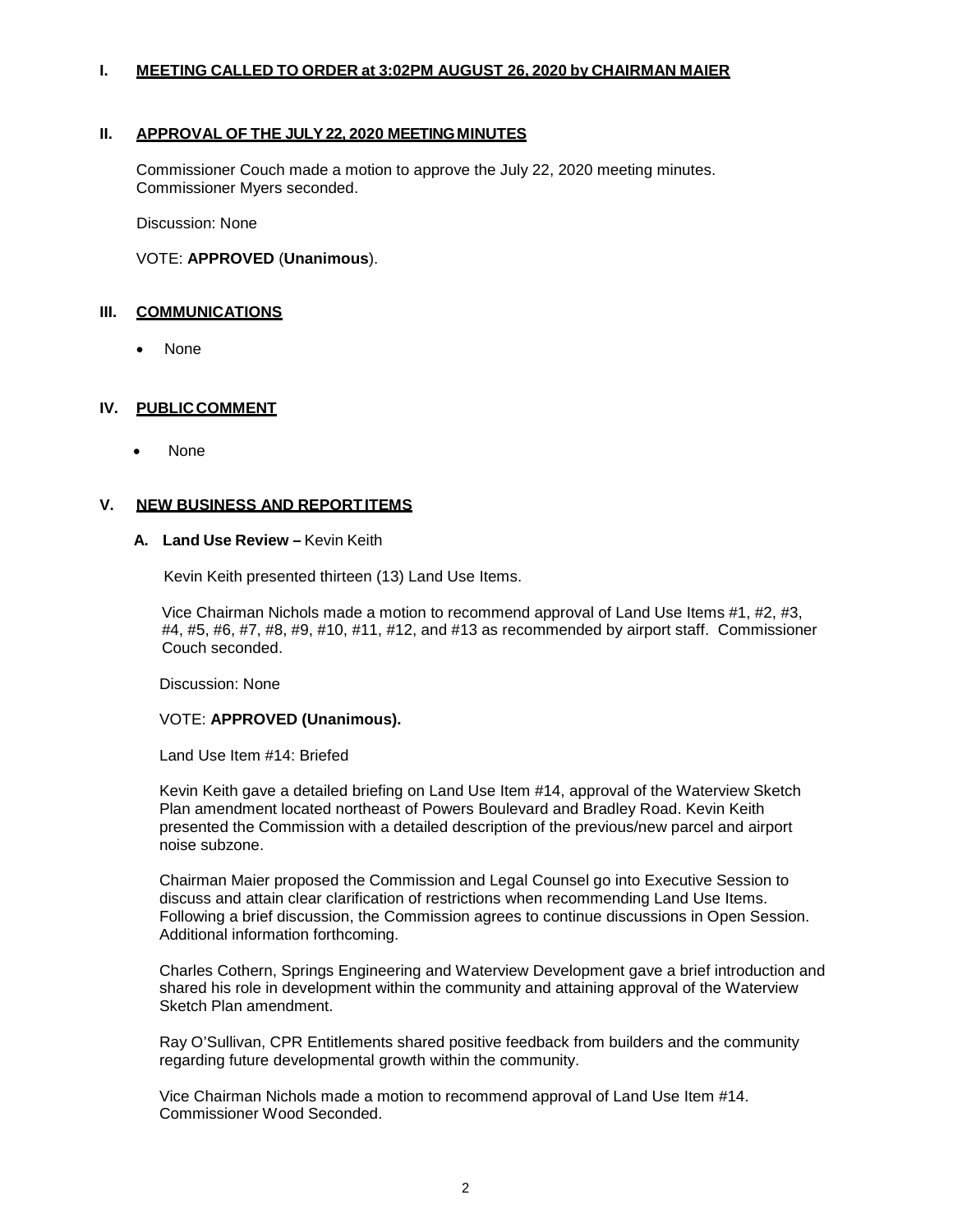Discussion: Vice Chairman Nichols shared that due to the airport staff and developers working together, reaching an agreement that works for the Airport, Developer, and the Community looked promising.

# VOTE: **APPROVED (Roll Call Passed 5 Yes, 2 Opposed)**

## **B. Director's Airport Business Report**

- Project Status Report Greg Phillips
	- o The airport is awaiting on the grant offer for the rehabilitation of runway 17R/35L.
	- o All airport construction projects are on schedule.
- Traffic Trend Report Greg Phillips
	- o Air service is showing an increase of flights scheduled to return in August 2020.
	- o Monthly load factors in August closed at 40% 45% compared to 7% for the month of April 2020.
- COS Financial Report Christina Bonewell
	- o Revenues for July 2020 are down due to a drop in rates.
	- o Due to budget cuts, the airport has approximately \$400 thousand savings in expenses.
	- o Professional Services were lower than three-year historical trend.
	- o Airfield revenues and terminal rents are down due to less traffic and reduced rates.
	- o The airport has conservatively estimated revenues and expenses based on the current COVID crisis, sustaining the airport's financial viability through the duration of the crisis.
	- o The airport has requested \$4.7M from the Cares Act Funding year-to-date. \$2.1M requested, not yet received.
	- o Currently, the airport has 438 days of cash reserve.
	- o Due to an agreement, the airport will receive reimbursement funds on a taxi lane project upon completion.
	- o Due to differed income from airport tenants, the airport will see an increase in revenue in December 2020.
	- o The airport sold the remaining top soil from Project Rodeo for \$65 thousand.
	- o The airport sold equipment at the DIA auction for \$60 thousand.
	- $\circ$  Christina Bonewell will add a line graph to the chart displaying months, days, and cash on hand.
	- o County Commissioner VanderWerf mentioned that County property tax revenues are on target and County sales tax are 8% above projection.

## **C. COVID 19 Update –** Greg Phillips

- Greg Phillips mentioned there are no additional airport employees that have tested positive for COVID-19.
- Due to the increase in positive results for COVID, the City has extended the work from home program until further notice. Non-essential personnel come into the airport when necessary.
- Airport Business Development Report Troy Stover
	- o Discussions of a 20,000 sq. ft. hanger development for COS Owners is moving forward.
	- o Sierra Nevada Corp. (SNC) Lean-to project continues to move forward.
	- o Bryant Construction is developing a 30,000 sq. ft. hanger for SNC. The hanger is expected to be completed by the second week in September. A group 4 taxi lane was paved and will be operational before the deadline. Due to an agreement, upon completion the airport will receive a reimbursement.
	- o The airport is in early discussions of a 3-acre development that will be used as infill.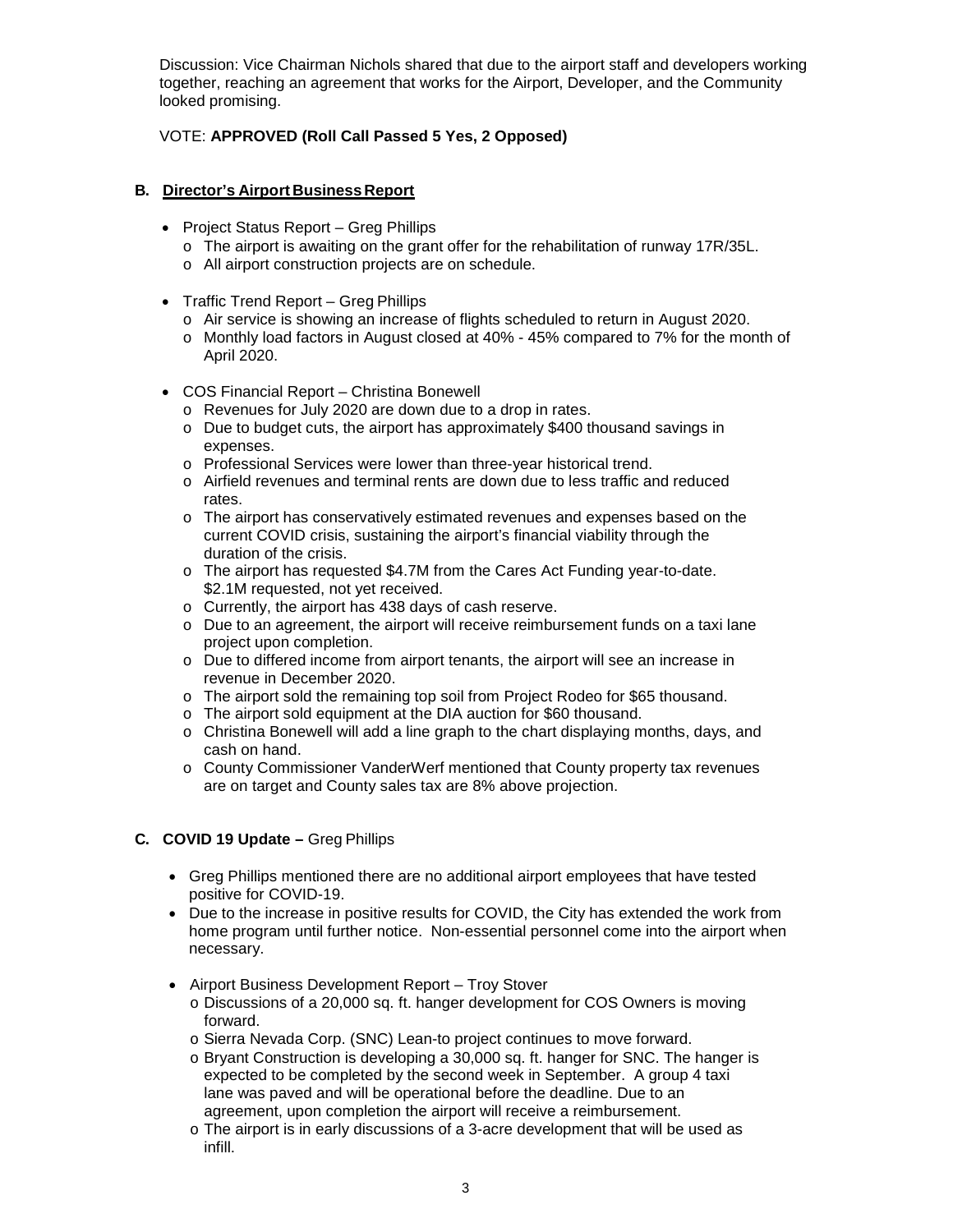- o The airport is in discussions of a new 90,000 sq. ft. development. Additional information is forthcoming.
- o The airport has received the Notice to Proceed with construction on the intersection of Powers Blvd and Grinnell Blvd.
- o Project Jungle is operational.
- o Project Rodeo continues to move forward.
- o Integration Loop will be a roundabout that will allow a better flow of traffic.
- o Discussions of a better timeframe for building the Hotel site continue.
- o Project Paradise construction has been placed on hold.
- o The dirt work for an approximately 12-acre retail sight has begun.
- o Airport staff has signed a 10-acre ground lease for 120,000 sq. ft. office space. Construction is estimated to begin in 2021.
- o Airport staff is in negotiation with a new developer that is showing interest in 35,000 sq. ft. ground lease.
- o Airport staff is currently working on approximately 105-acres of ground leases throughout the airport.
- o COS has approximately \$30M of infrastructure being built within the next year.
- o Colorado Springs Utilities has approved and is moving forward on a redundant water line that will feed into the Business Park and Airport Terminal Building.
- o First round of development review for the US Forest Service has begun and is expected to be approved in September 2020.
- o Super Tanker support equipment has been dispatched to the Colorado Jet Center and is being stored on sight as a contingency, if needed.
- o The Airport's Full Scale Exercise will be held on September 2.
- o Greg Phillips mentioned the July 26 article in the Gazette and the positive comments in social media regarding the new "Colorado's small airport" branding campaign.
- o Commissioner Ellis suggested using the new branding campaign "Colorado's small airport" could be beneficial to the west side development.

# **D. Chairman's Report**

- LRSAT Meeting
	- o Chairman Maier, Greg Phillips, County Commissioner VanderWerf, and Brett Miller attended the Local Runway Safety Action Team (LRSAT) meeting on July 29, 2020.
	- o Discussions regarding the importance of the runway safety area and the number of wrong surface landing ensued doing the meeting. Possibly due to wind, COS had one wrong surface landing in the last 12 months.
	- o The September Airstrip Attack event has been cancelled.
	- o Brett Miller shared that a lighting strike on the communication cable to the localizer for 35L and multiple runway visual range (RVR) has caused runway 35L/17R to be downgraded to a Category I runway. The Instrument Landing System (IRS) are up, but cannot be monitored remotely. Brett Miller is currently working with the Federal Aviation Association Engineering Group.
	- o Doug Ekberg, Wild Life Management, mentioned within the last year COS had some complications involving deer and twelve (12) swallow strikes involving civilians.
	- o Land and hold short operations (LAHSO) has been terminated indefinitely at the Colorado Springs Airport.
	- o County Commissioner VanderWerf expressed his condolences and prayers for the pilot that loss his life during an incident near Meadow Lake Airport.

# **VI. OTHER BUSINESS**

- Westside Operators Meeting Discussion
	- County Commissioner VanderWerf voiced his thoughts about the importance of reestablishing the Westside Operators Meeting. The meetings are a beneficial way of interacting with pilots and an opportunity to reinstate safety briefings.
	- Commissioner Ellis shared that virtual safety meetings are not popular and once COVID restrictions are lifted, a safety meeting will be scheduled. Westside FBO and facilities are displaying interest in setting up a no agenda meeting. They are requesting to sit with airport